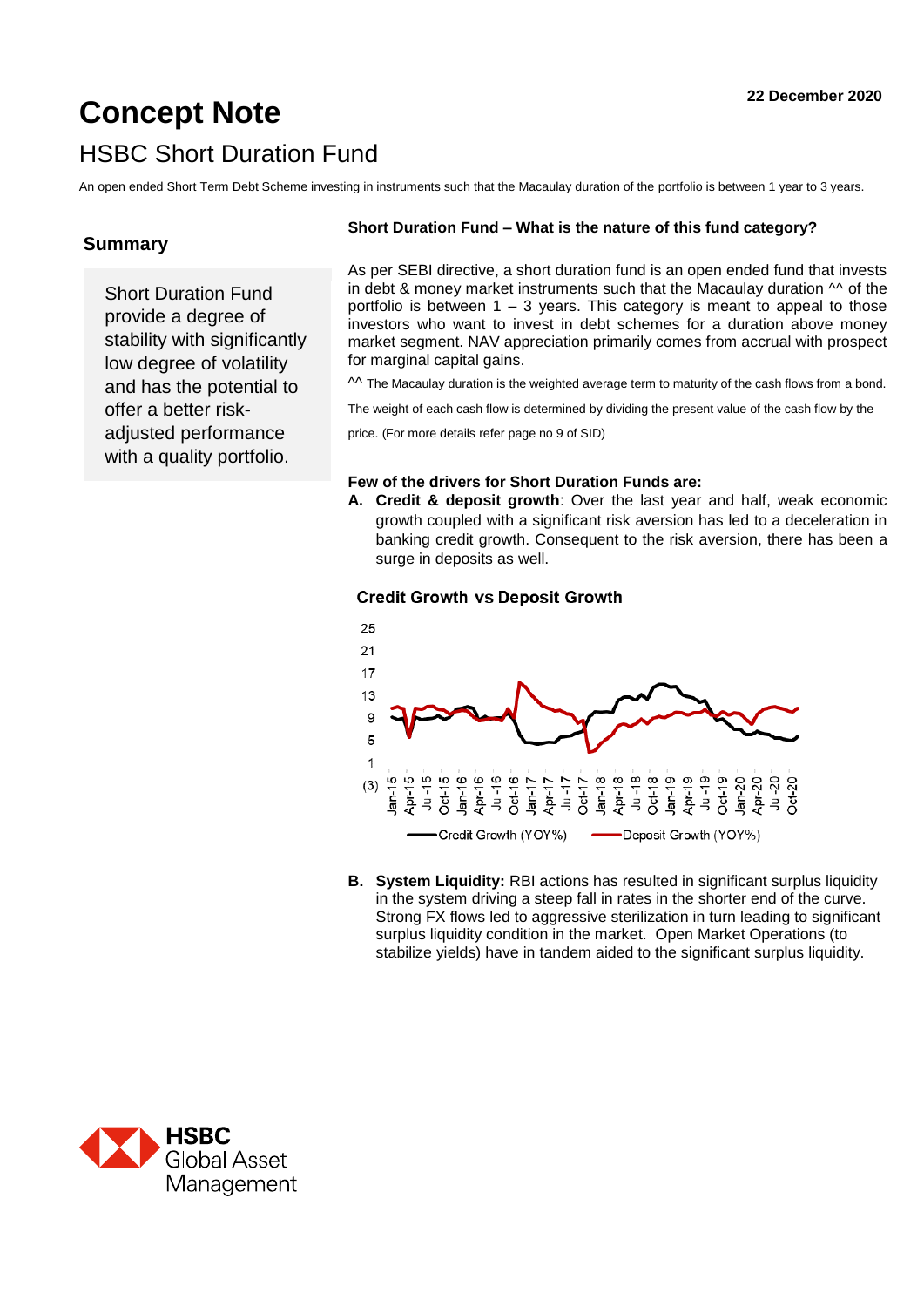

Lower credit offtake/risk aversion coupled with high system liquidity has resulted in chase for high quality assets.

**C. Liquidity driven steepness / spreads between tenors**: The liquidity as well as RBI support has led to significant term spread and steepness in the curve. The divergence between 1 and 3yrear point and between 3 and 5year point are at all-time highs thereby making the medium part (1-5year) of the curve relatively attractive.



| (ln Bp)  | <b>Jan 2018</b> | <b>Jan 2019</b> | <b>Jan 2020</b> | <b>Dec 2020</b> |
|----------|-----------------|-----------------|-----------------|-----------------|
| 3y vs 1y | 30              | 25              | 70              | 75              |
| 5y vs 1y | 50              | 30              | 95              | 160             |
|          | 64              | 35              | 142             | 276             |

#### **D. Relative attractiveness of the corporate curve versus funding cost.**



With the funding cost, closer to reverse repo (rather than repo) driven by surplus liquidity, the yields in the money market segment have compressed sharply, raising the relative attractiveness of the medium term segment.

**E. Overall Supply of corporate bonds**: With initial round of rate cuts, and pandemic driven uncertainty supported by liquidity, the decline in bond yields have prompted corporates to borrow more to refinance and create a buffer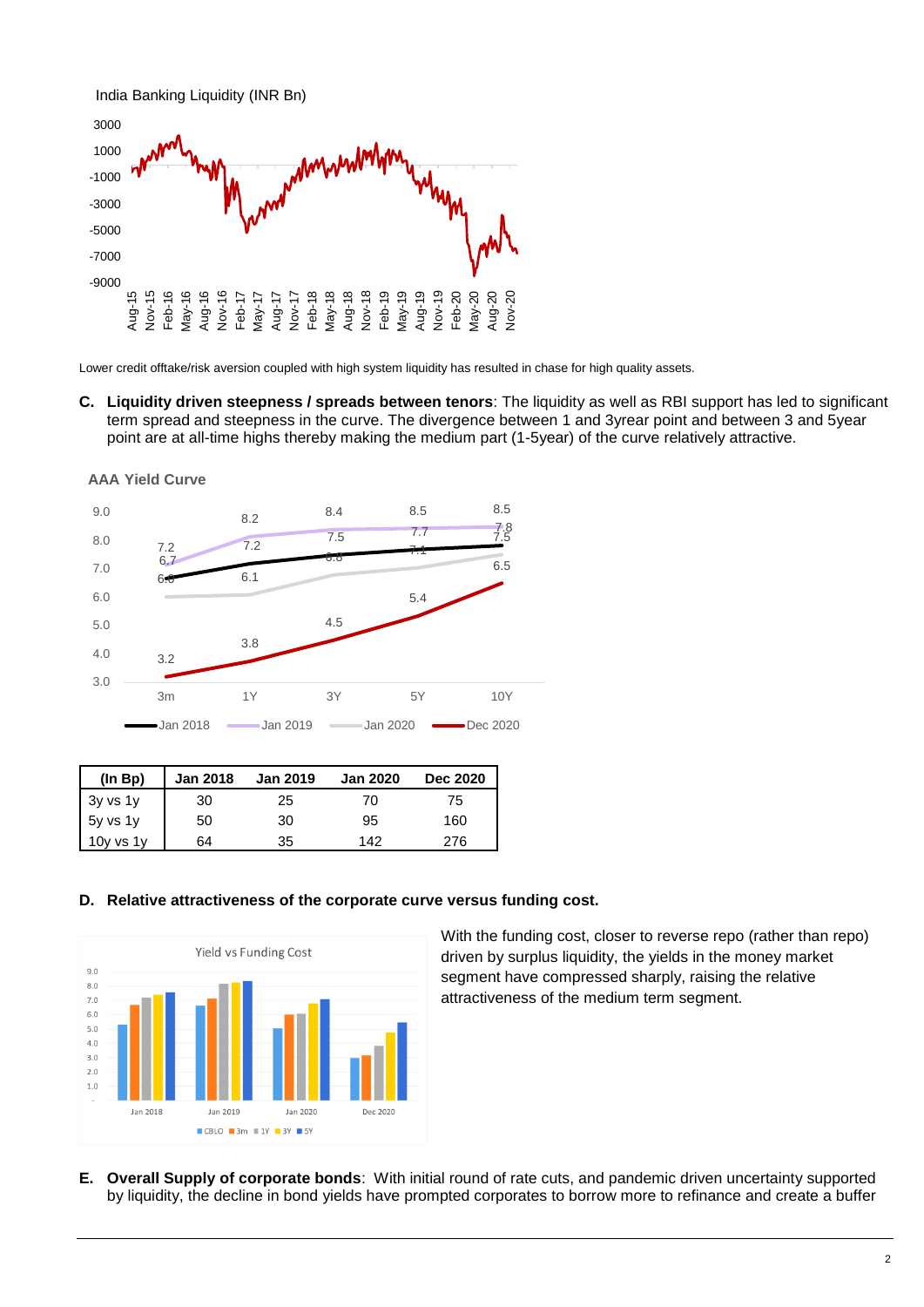in their balance sheet. With the pandemic related uncertainty easing, corporate borrowing has also slowed down. Also with subdued capex requirement and surplus liquidity condition s banks are more than willing to finance higher rated borrowers, we expect supply to remain muted in the near term. For the remainder of the year, we do not expect to see a seasonal spurt in borrowing towards the end of the year as bulk of the borrowing has already been undertaken. As such the supply curve in the bond space not likely to be very aggressive.



Going forward, fresh borrowing will depend on revival of capex in FY22. Some refinancing needs may also prompt borrowers to tap the market if rates remain conducive.

Overall, given the backdrop of current economic environment the prominent variable driving the corporate bond market continue to remain positive.

|  |  |  |  | How does HSBC Short Duration Fund's (HSDF) portfolio construct looks like? |  |
|--|--|--|--|----------------------------------------------------------------------------|--|

| <b>Security Name</b>                         | Per NAV | Rating               | <b>Maturity In Years</b> |
|----------------------------------------------|---------|----------------------|--------------------------|
| <b>Corporate Bonds / Debentures</b>          |         |                      |                          |
| 7.61% HUDCO LTD RED 22-06-2022               | 3.85%   | <b>ICRA AAA</b>      | 1.56                     |
| 7.87% HDFC LTD NCD RED 18-07-2022            | 5.77%   | <b>CRISIL AAA</b>    | 1.63                     |
| 7.40% RELIANCE INDUS NCD 25-04-2025          | 3.92%   | <b>CRISIL AAA</b>    | 4.40                     |
| 6.75% POWER FIN CORP NCD RED 22-05-          |         |                      |                          |
| 2023<br>7.87% LARSEN & TOUBRO NCD RED 18-04- | 5.73%   | <b>CRISIL AAA</b>    | 2.47                     |
| 2022                                         | 5.76%   | <b>CRISIL AAA</b>    | 1.38                     |
| 8.80% HDB FINANCIAL SR NCD 14-03-2022        | 5.77%   | <b>CRISIL AAA</b>    | 1.28                     |
| 7.65% GRASIM IND LTD NCD RED 15-04-2022      | 5.73%   | <b>CRISIL AAA</b>    | 1.37                     |
| 5.15% KOTAK MAH PRIME NCD 28-09-2022         | 5.53%   | <b>CRISIL AAA</b>    | 1.83                     |
| 6.19% LIC HSG FIN NCD RED 25-11-2024         | 5.61%   | <b>CRISIL AAA</b>    | 3.99                     |
| 5.45% NTPC LTD NCD RED 15-10-2025            | 3.68%   | <b>CRISIL AAA</b>    | 4.88                     |
| 7.16% PFC LTD NCD RED 24-04-2025             | 3.86%   | <b>CRISIL AAA</b>    | 4.40                     |
| 5.5% INDIAN OIL CORP NCD 20-10-2025          | 5.53%   | <b>CRISIL AAA</b>    | 4.89                     |
| 8.29% ENERGY EFFICIEN NCD 28-05-21           | 4.08%   | CARE A+              | 0.49                     |
| 7.56% TUBE INVEST OF IND NCD 28-12-2020      | 0.29%   | <b>CRISIL AA+</b>    | 0.08                     |
|                                              | 65.11%  |                      |                          |
| <b>Government Bonds</b>                      |         |                      |                          |
| 7.37% GOVT OF INDIA RED 16-04-2023           | 5.87%   | SOVEREIGN SOV        | 2.35                     |
| 6.18% GOVT OF INDIA RED 04-11-2024           | 5.75%   | <b>SOVEREIGN SOV</b> | 3.87                     |
|                                              | 11.62%  |                      |                          |
| <b>Repo Deposit</b>                          |         |                      |                          |
| REPO ISSUE DATE 27.11.2020 2.85%             | 4.39%   |                      | 0.00                     |
|                                              | 4.39%   |                      |                          |
| <b>State Development Loans</b>               |         |                      |                          |
| 8.58% GUJARAT SDL RED 23-01-2023             | 1.98%   | <b>SOVEREIGN SOV</b> | 2.12                     |
| 9.22% WEST BENGAL SDL RED 23-05-2022         | 1.96%   | SOVEREIGN SOV        | 1.46                     |
| 8.6% MADHYA PRADESH SDL RED 23-01-2023       | 1.99%   | SOVEREIGN SOV        | 2.12                     |
| 8.59% ANDHRA PRADESH SDL RED 23-01-<br>2023  | 1.98%   | SOVEREIGN SOV        | 2.12                     |
| 8.66% WEST BENGAL SDL RED 20-03-2023         | 1.40%   | <b>SOVEREIGN SOV</b> | 2.27                     |
|                                              |         |                      |                          |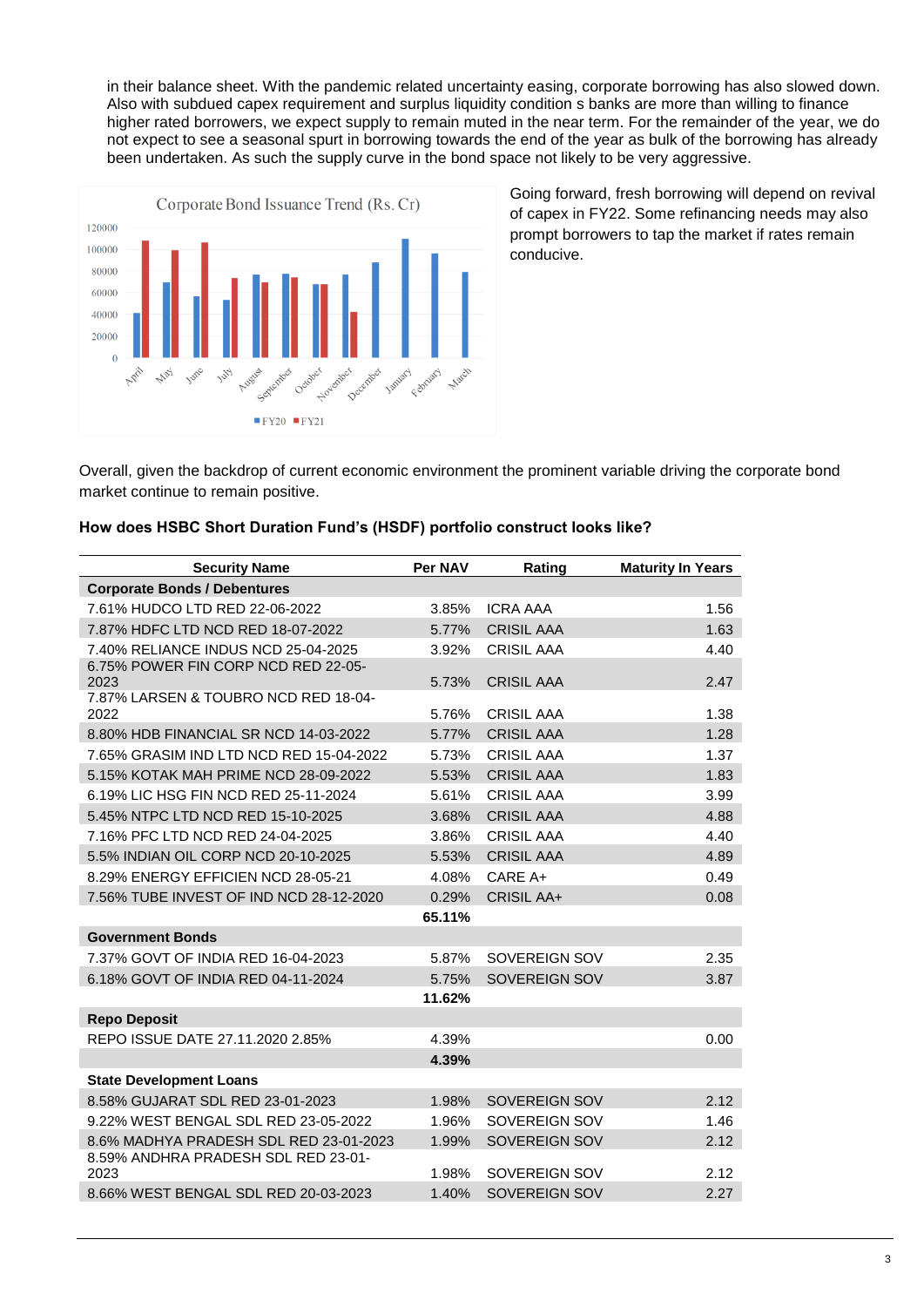| 8.65% UTTAR PRADESH SDL 10-03-2024      | 1.62%   | SOVEREIGN SOV | 3.23 |
|-----------------------------------------|---------|---------------|------|
| 8.73% UTTAR PRADESH SDL 31-12-2022      | 0.79%   | SOVEREIGN SOV | 2.05 |
| 8.5% JAMMU & KASHMIR SDL RED 30-03-2025 | 2.03%   | SOVEREIGN SOV | 4.27 |
|                                         | 13.75%  |               |      |
| <b>TREPS</b>                            |         |               |      |
| TREPS RED 01.12.2020                    | 2.85%   |               | 0.00 |
|                                         | 2.85%   |               |      |
| Total:                                  | 97.72%  |               |      |
| <b>Cash &amp; Other Receivables</b>     | 2.28%   |               |      |
| <b>Total</b>                            | 100.00% |               |      |



Data as on 30 November 2020

#### **What are the benefits of investing in HSBS Short Duration Fund?**



#### **A. Moderate duration positioning**

HSDF aims to maintain a duration of 1-3 years in an actively managed strategy. The duration positioning is derived from the following factors:

 The high term premium in the 1-3year space against historical trends makes that part of the curve relatively very attractive. Also the current prevailing ~150bps of spreads between overnight funding cost and the 1-3year segment seems to be adequately compensating for the duration risk in the segment. In terms of spreads, we are at historical highs and we foresee these spreads to normalize over a period of time.

#### **B. Strong Asset Quality**

The strategy of HCBF is to maintain a high credit quality. Over 95% of the investments of the scheme are in Government securities and AAA rated names with bulk of the investment in Government or Government sponsored entities. The objective of such a portfolio construct is predominantly three fold: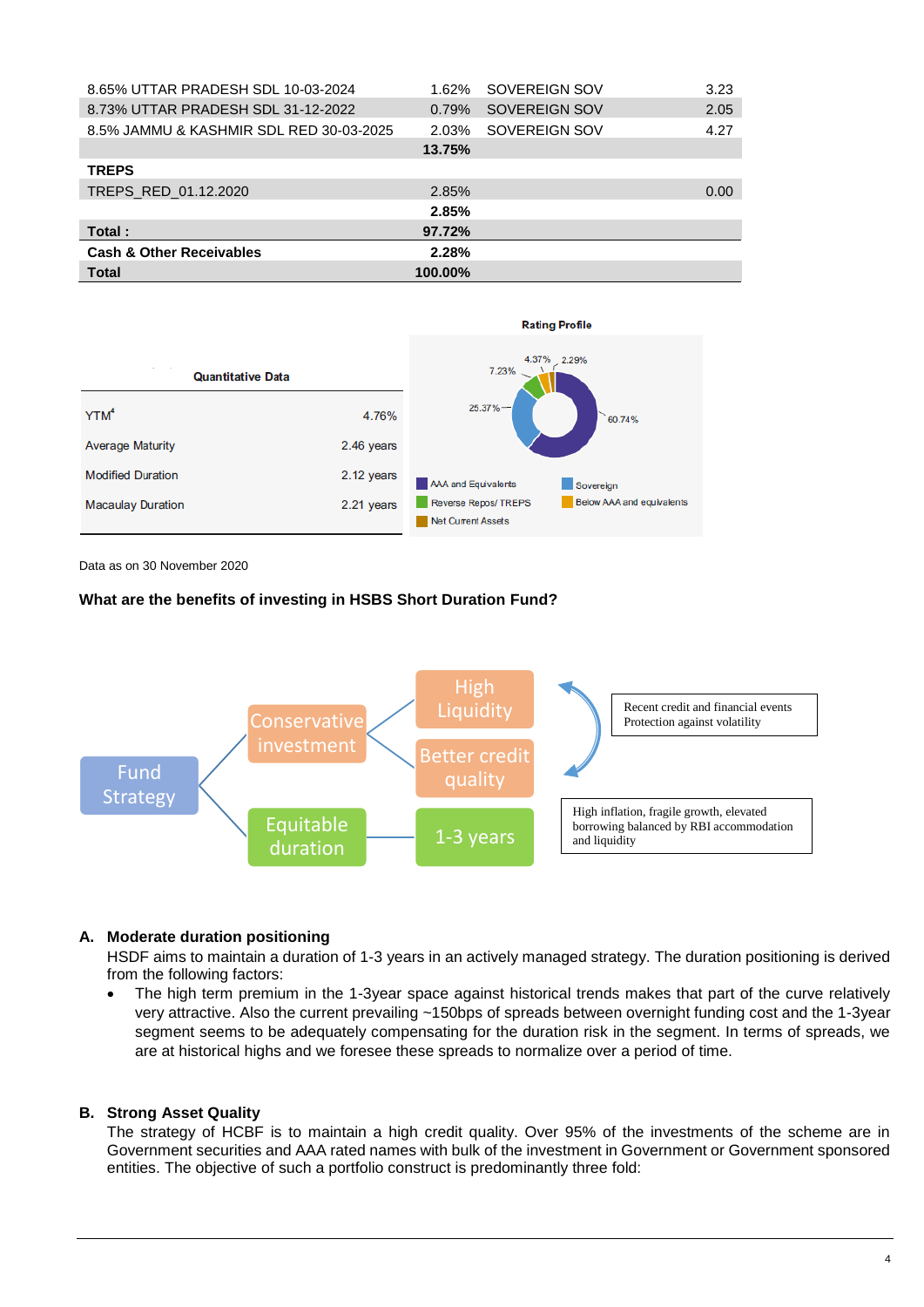- a) Over the last two years, we have witnessed significant volatility in the credit environment spanning several sectors and financial entities. We believe that the credit environment continues to remain fragile as banking credit growth is yet to pick up.
- b) Additionally, spreads between AAA and AA names which may have shed bulk of the COVID related scare, are still far from the pre-IL&FS levels suggest that market sentiment towards credit is very weak.
- c) Recent events have proven that liquidity is paramount in a fund construct. Keeping overall investor interest in mind (to give investors exit options at low impact cost), we believe that high credit profile is important as it lends strong liquidity to the underlying portfolio.

# **C. High Liquidity with exit options at all points in time**

The fund emphasizes on liquidity, and currently being predominantly invested in Sovereign - and liquid AAA bonds.

# **D. Post tax returns**

 $\overline{\phantom{a}}$ 

Compared to traditional fixed income products, HSDFF offers attractive post tax returns due to benefit of indexation.

# **What is the Outlook on the fund?**

At the current juncture the four key scenarios macro that may play out are as follows:

| $-Low$ )              | <b>RBI</b> can stay accomodative and cut<br>rates, but fiscal pressures will keep<br>rates elevated/ range bound                                                                                                         | RBI can cut rates and remain<br>accomodative to support growth;<br>rates can go down                                 |  |
|-----------------------|--------------------------------------------------------------------------------------------------------------------------------------------------------------------------------------------------------------------------|----------------------------------------------------------------------------------------------------------------------|--|
| -Inflation<br>(High)- | RBI can remain accommodative but<br>no scope for rate actions $-$ RBI (at<br>best) will use unconventional<br>measures to keep rates from going<br>up as fiscal pressures will be very<br>high; curve will be very steep | <b>RBI</b> can reverse its accomodative<br>stance; borrowing may not go<br>down meaningfully --> rates will<br>go up |  |
|                       | Growth<br>AW)<br>High                                                                                                                                                                                                    |                                                                                                                      |  |

With credit environment remaining uncertain, we would endeavor to maintain the current credit and duration profile over the medium term.

In summary, Short Duration Fund provides a degree of stability with significantly low degree of volatility versus Long duration products and has the potential to offer a better risk-adjusted post-tax return with a quality portfolio. It is suitable for investors with an investment horizon of ~1-3 years.

## **Summary of Investment Thesis:**

The fund is constructed with an orientation towards high liquidity and credit conservatism in the low-moderate duration segment (1-3 year). Alpha generation is directed from curve movements and G-sec vs corporate play rather than credit. We believe that current market environment is not yet opportune to play the credit strategy as it may be fraught with volatility in the near to medium term.